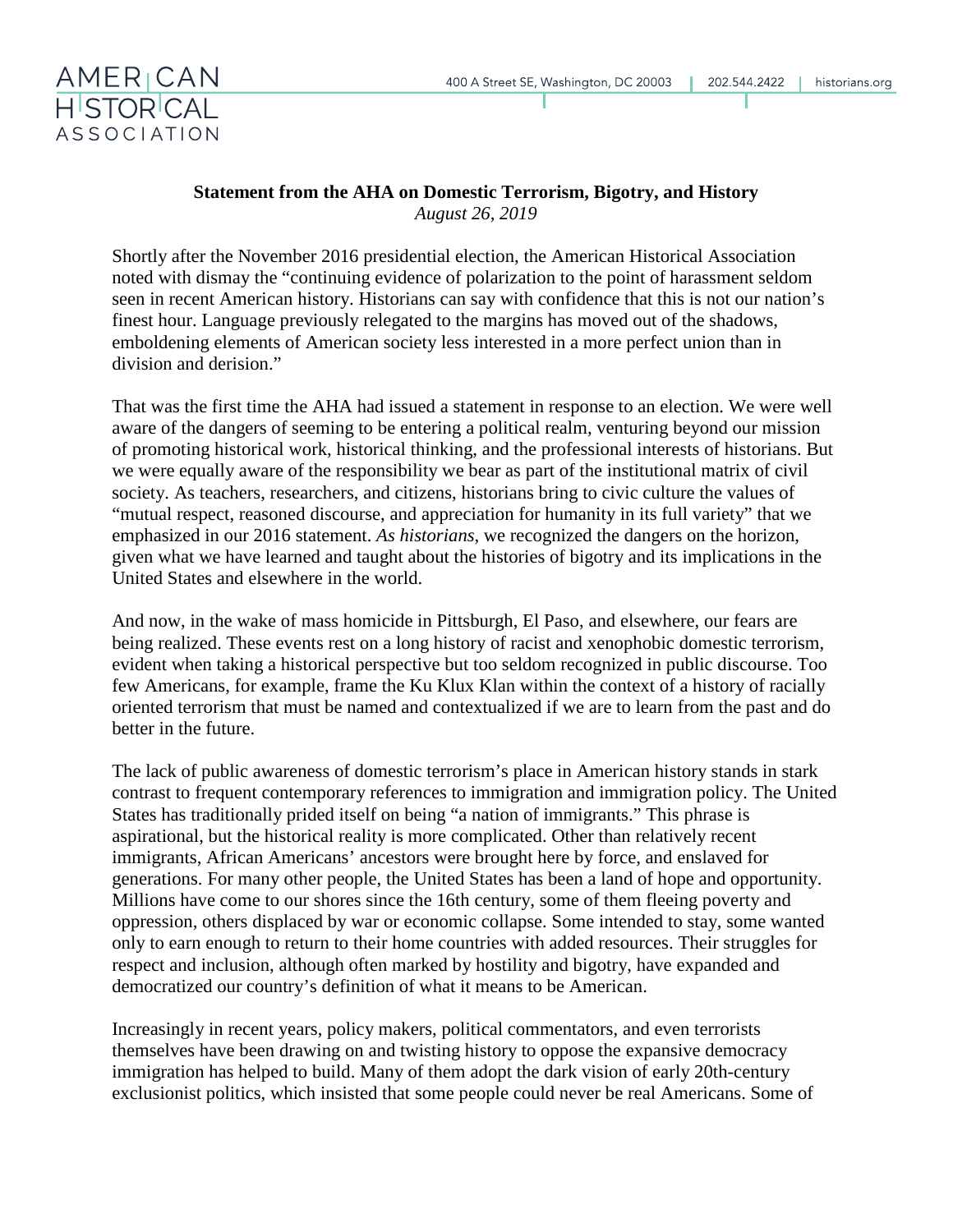them create a mythic "white" past rooted in a misreading of medieval Europe. And to one extent or another, many replace the nation's complex experience of migration with dangerous talk of "invasion," language that led directly to the El Paso assault and the deaths of 22 people. The rhetoric also elides the history of North America's indigenous people, who are the only residents who can legitimately claim to have been "invaded."

As the largest organization of professional historians in the world, the AHA condemns the recent deployment of histories invented in the interest of bigotry, violence, and division. Many critics of white nationalism have admirably insisted that "this is not who we are." If the statements of white nationalists do not reflect who Americans are or want to be, they do compose an undeniable part of our collective past. Those aspects of the nation's heritage should be exposed and overcome, rather than ignored or celebrated. Knowledge of history can help Americans achieve that goal.

The following affiliated societies have endorsed the above statement:

American Academy of Religion American Academy of Research Historians of Medieval Spain American Anthropological Association American Catholic Historical Association American Folklore Society American Journalism Historians Association American Political Science Association American Society for Eighteenth-Century Studies American Society for Environmental History Association for Asian Studies Association for Computers and the Humanities (ACH) Association for Jewish Studies (Executive Committee) Association for Middle East Women's Studies Association of College & Research Libraries Berkshire Conference of Women Historians Business History Conference Chinese Historians in the United States Committee on LGBT History Conference on Latin American History Coordinating Council for Women in History Council on Asian History Dance Studies Association Disability History Association French Colonial Historical Society Historical Society for Twentieth-Century China Immigration and Ethnic History Society International Society for the Scholarship on Teaching and Learning in History Labor and Working-Class History Association Latin American Studies Association Medieval Academy of America Middle East Studies Association Mormon History Association